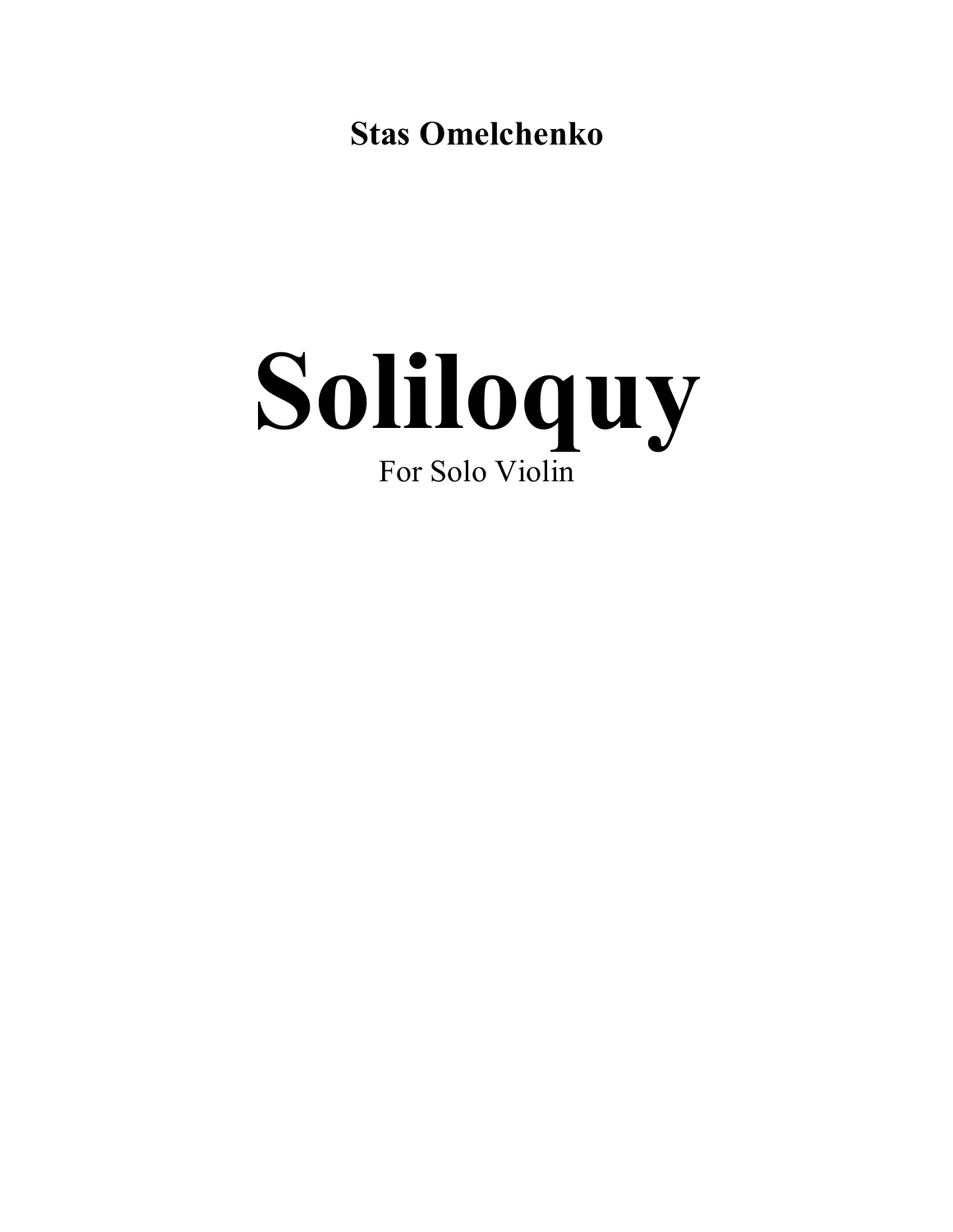## Program Note

A soliloquy is a device used in drama when the character is talking to himself—relating thoughts, feelings, and state of mind—while completely oblivious to his surroundings. A soliloquy is distinct from the *monologue* or an *aside*, in that the former addresses other characters on stage while the latter, the audience. The most famous example of a soliloquy is Hamlet's "To be or not to be" speech.

In this work, the character's sporadic state of mind consists of three thematic ideas: long melodic lines; short, based on extended techniques, fragments; and static, long chords. In order to better portray this state of mind, and contrary to traditional conception of thematic development, the ideas in this work are not developed per se; rather, they are juxtaposed (often times in a very crude fashion) against each other, thus propelling the music forward. As a result, the music often times starts and stops unexpectedly, as though the character doubts himself, never quite reaching its fulfillment.

## Performer Notes

- 1. To better project the concept of the soliloquy, the piece is to be played in a rather improvisatory, free, and "oblivious" manner throughout. While it is important to keep the pace of the music, much liberty can be taken with the silences between the musical phrases. The function of the bars in this work is only to keep the music together.
- 2. As mentioned above, the three ideas of the work are developed contrapuntally, most juxtaposed against each other. In order to make it clear which ideas are being juxtaposed, many parts of the score employ two-staff systems: the upper staff develops one idea, while the bottom staff, another idea.
- 3. The dotted slurs indicate musical phrases, not bowing marking. Unless specifically indicated as a solid slur, the performer is at liberty to determine the bowings.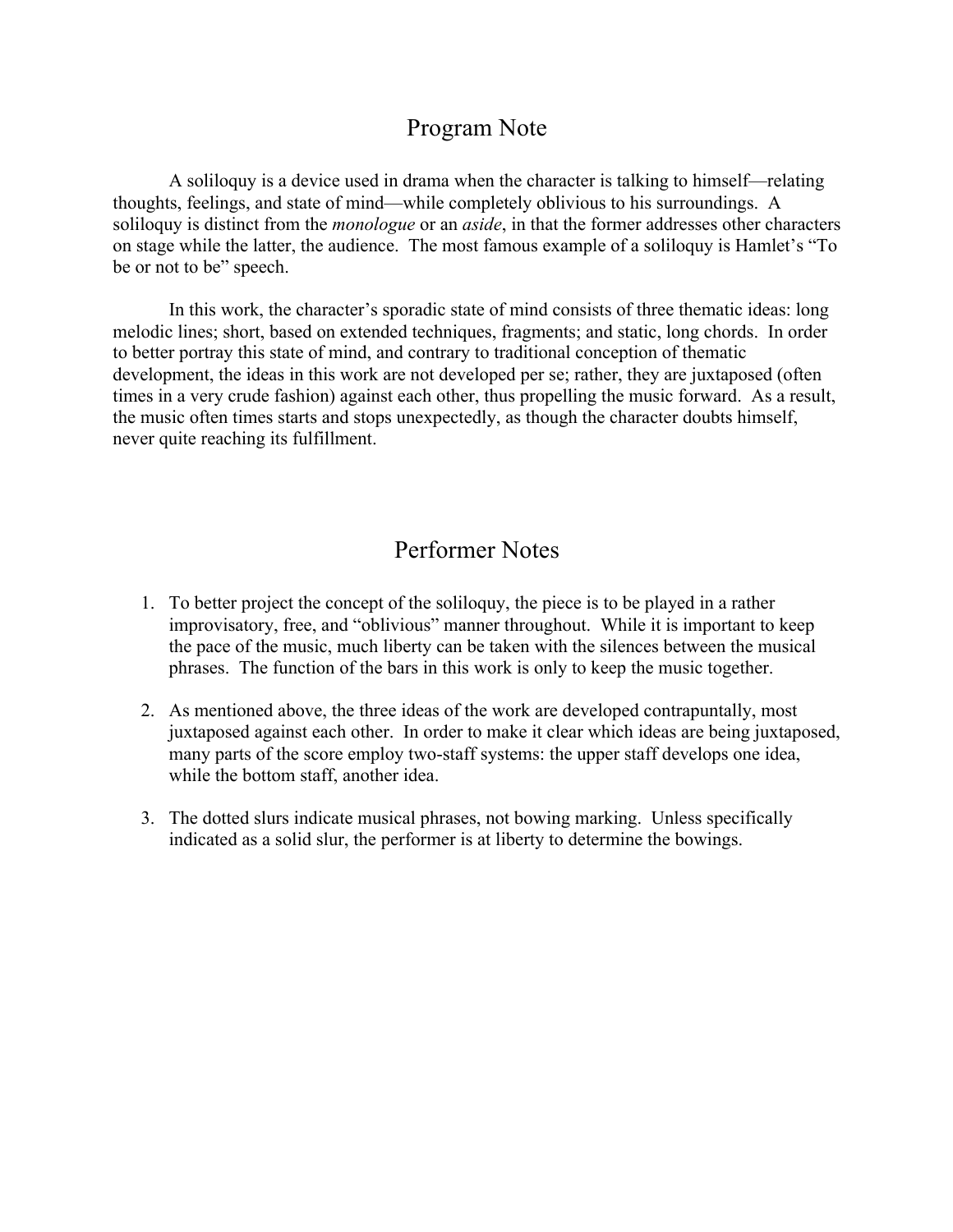## **Soliloquy** *to Megan Karls*

Stas Omelchenko (2013)













Copyright © Stas Omelchenko 2013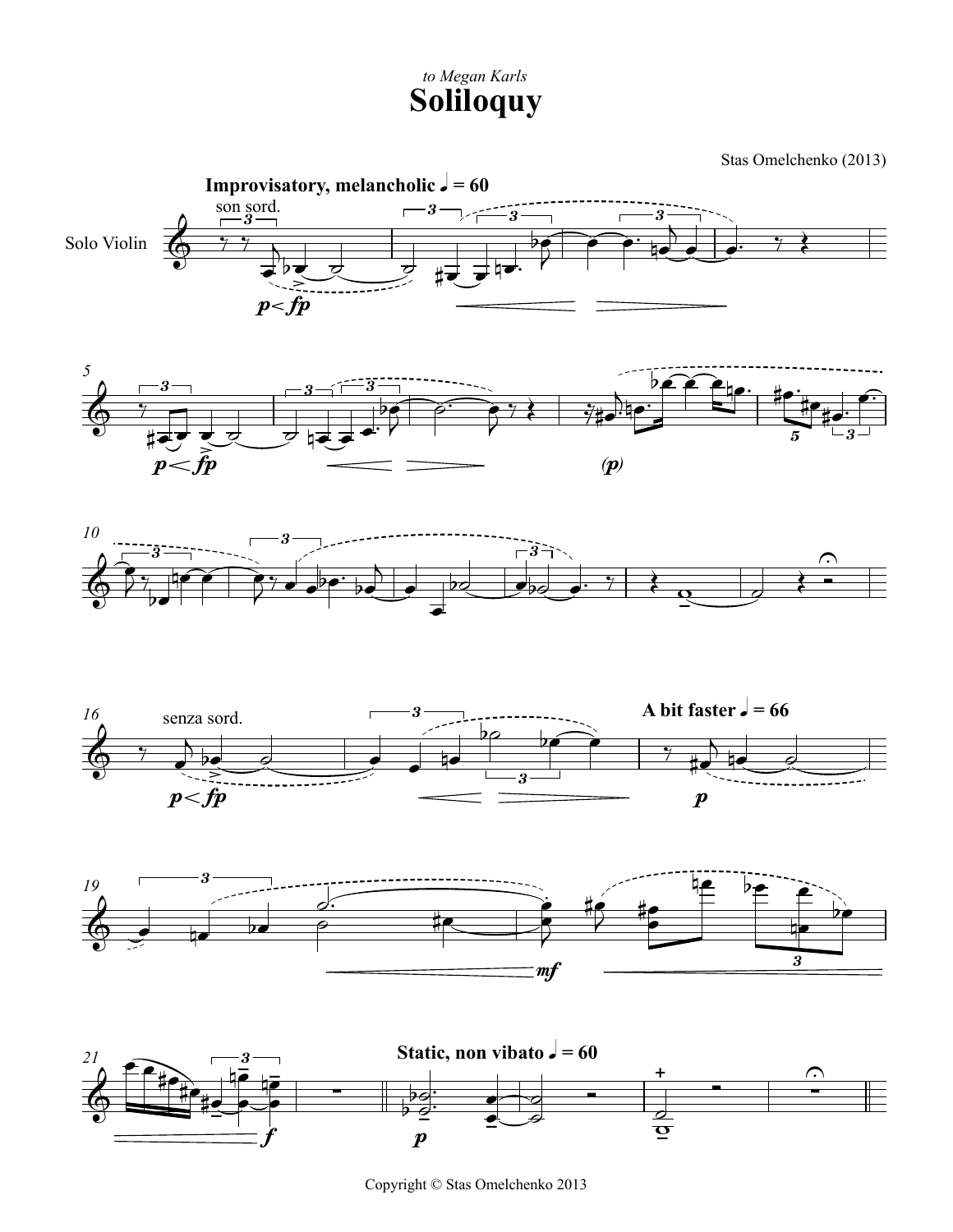







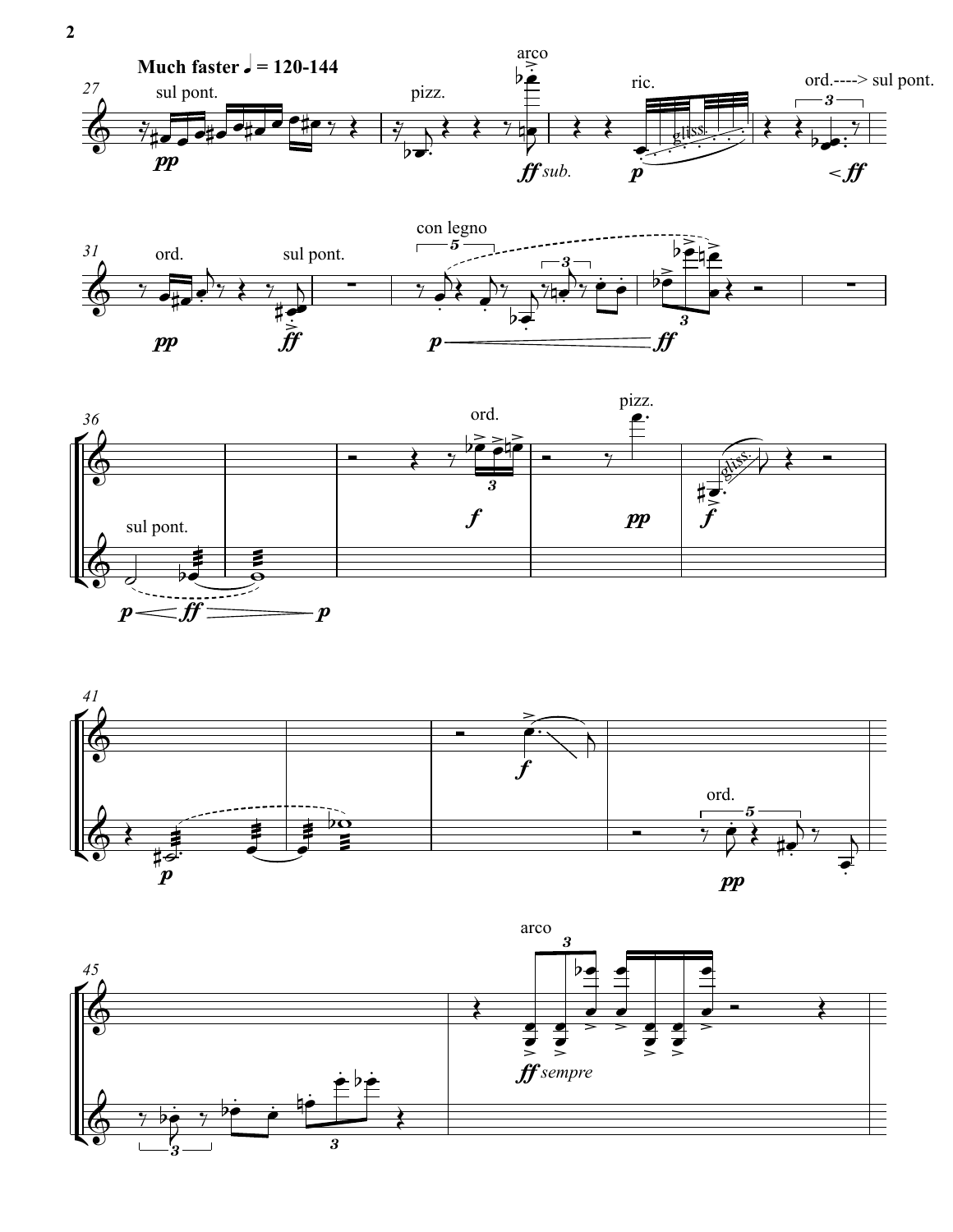







(turn page quetly)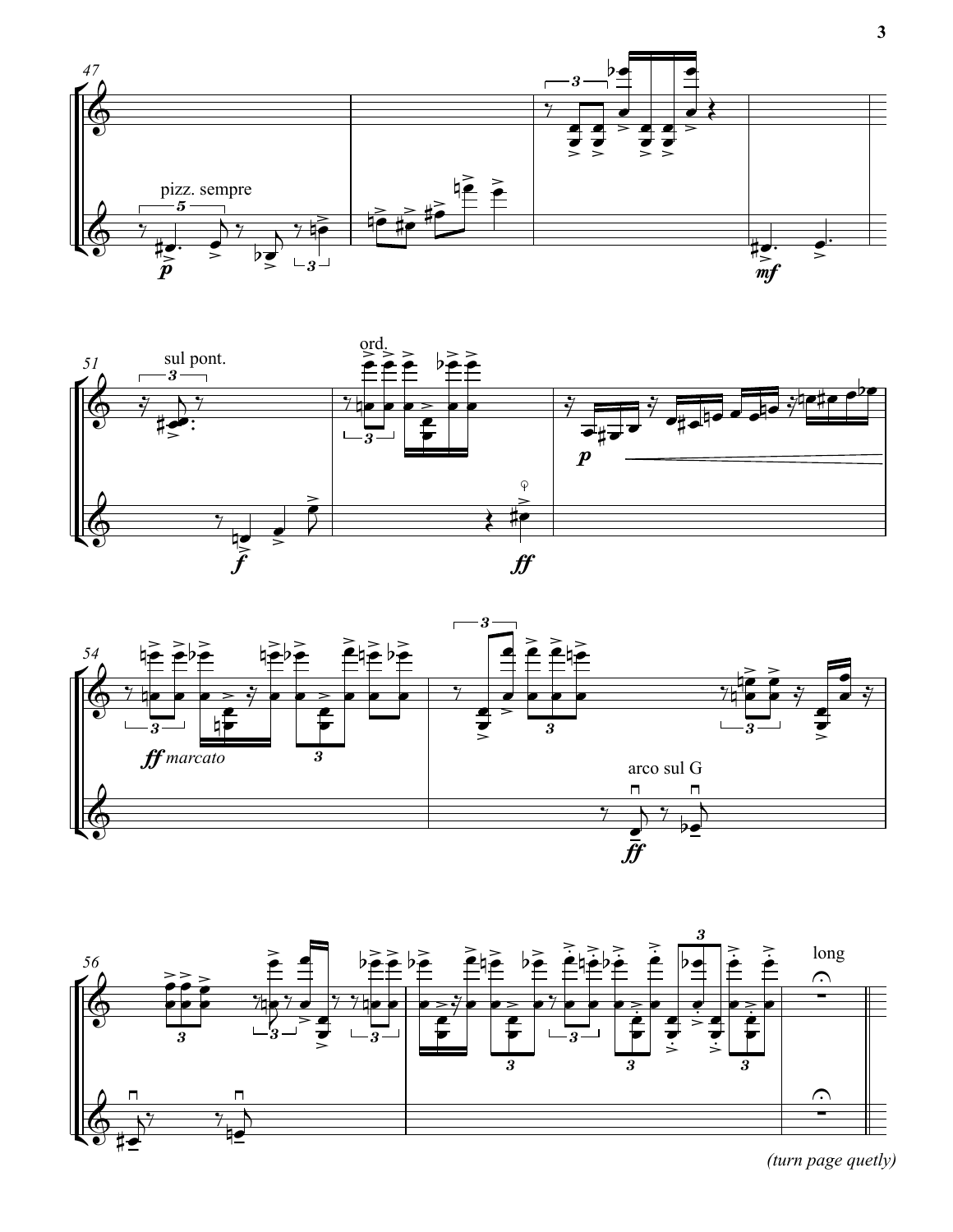







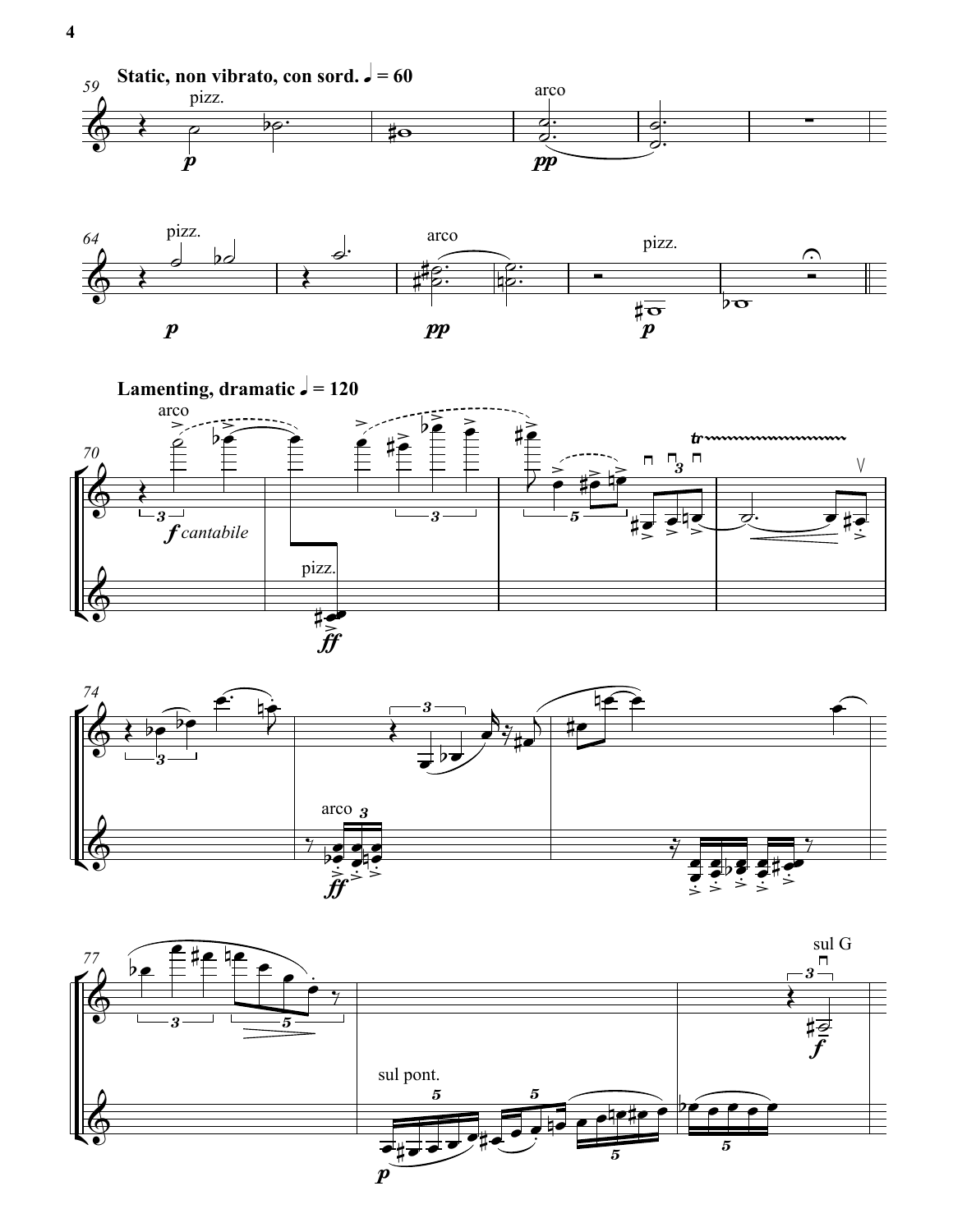









 $\sqrt{5}$